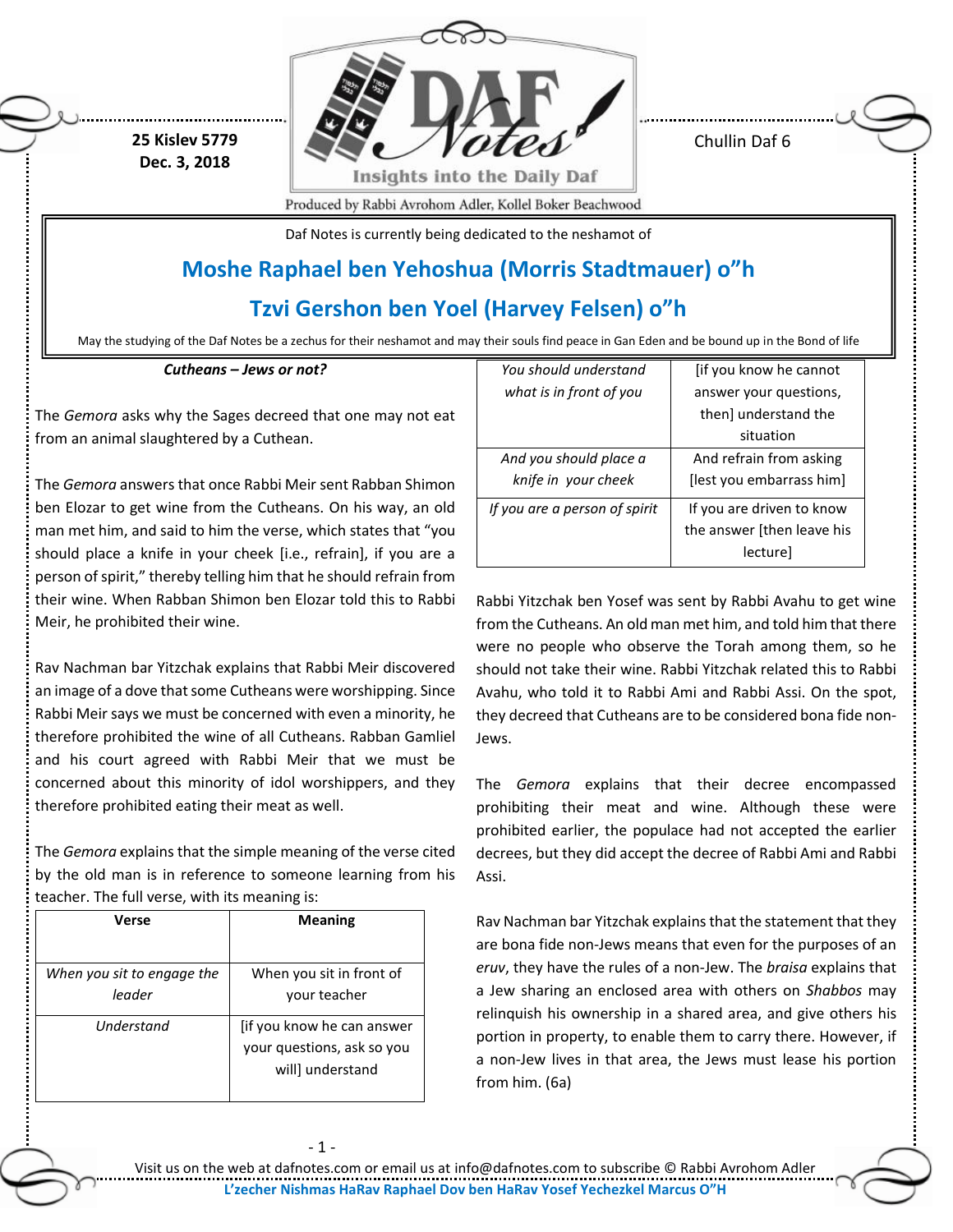

#### *Demai mixture and replacements*

Rabbi Zaira and Rav Assi went to an inn in Ya'i, and they were served eggs cooked in wine. Rabbi Zaira did not eat them, but Rav Assi did. When Rabbi Zaira asked why Rav Assi why he was not concerned that the wine was *demai* – produce of an *am ha'aretz* which may not be tithed, Rav Assi answered that he hadn't thought of that issue with the wine. Rabbi Zaira remarked that it was impossible that such a mixture is truly prohibited, since otherwise Rav Assi would not have ended up eating it. If Hashem protects even a righteous person's animal is protected from the pitfall of a sin (as the *Gemora* will describe later), surely He protects a righteous person himself. Rabbi Zaira searched and found a *Mishna*, which says that although one must take *ma'aser* when purchasing *demai* produce to be used as an ingredient, one need not take *ma'aser* when buying a dish which includes produce which is *demai*. Therefore, when Rav Assi was served the dish, he didn't have to tithe it, even though it had *demai* wine in it.

The *Gemora* challenges this from a *braisa*, which discusses the case of a chaver - one who is trustworthy to take *ma'aser* gives his neighbor dough to bake, or a dish to cook. If he provided all the raw materials, he need not be concerned that she used her own sourdough or spices, which may be from *Shemittah* or nontithed produce. However, if he told her to add the sourdough or spices on her own, he must be concerned that she used *Shemittah* or non-tithed produce. This *braisa* proves that even in the context of a mixture, one must be concerned for nontithed produce.

The *Gemora* answers that since he told her to add these ingredients, it is akin to him buying these items and adding them himself.

Rafram answers that these ingredients are there for their strong taste, and therefore they are not subsumed into the mixture. Therefore, a loaf or dish with these ingredients is tantamount to the ingredients on their own.

- 2 -

The *Gemora* challenges this *braisa*'s assumption that the *chaver* need not be concerned that his neighbor switched his materials with hers from a *Mishna*. The *Mishna* says that if someone gives his non trustworthy mother in law dough to bake, he must take *ma'aser* from the dough he gave her, to ensure he provides her with permitted food, and from the bread he receives, since she may replace his dough with hers, if his spoiled.

The *Gemora* answers that the case of a mother in law is different. Rabbi Yehudah explains in a *braisa* that she feels justified in switching the dough, in order to give her daughter the best food, and to avoid being embarrassed in front of her son in law. Under normal circumstances, though, we assume that people do not replace what is given to them with their own food.

The *Gemora* again challenges this assumption from a *Mishna*, which says that if someone gives dough to his untrustworthy innkeeper, he must take *ma'aser* from the dough he gives, and the bread he receives, since she is suspected of replacing his dough with hers.

The *Gemora* says that the innkeeper also feels she is justified in switching the dough, to allow her scholarly guest to eat fresher bread than her.

The *Gemora* again challenges this assumption from a *braisa*. The *braisa* says that a *chaver*'s wife may only mill grain with an *am ha'aretz's* wife when the *chaver*'s wife is impure, since she otherwise may forget and eat from the grain. Rabbi Shimon ben Elozar says that she may not mill the grain even when she is impure, since we are concerned that the *am ha'aretz's* wife may hand her some grain to eat. If we see from this *braisa* that an *am ha'aretz* woman is suspected of stealing from her husband, surely we are concerned that she would switch someone's food with her own.

Rav Yosef answers that the wife justifies taking her husband's grain, as she is doing work for him. Just as an ox eats from what it threshes, so she should be able to eat from the grain she's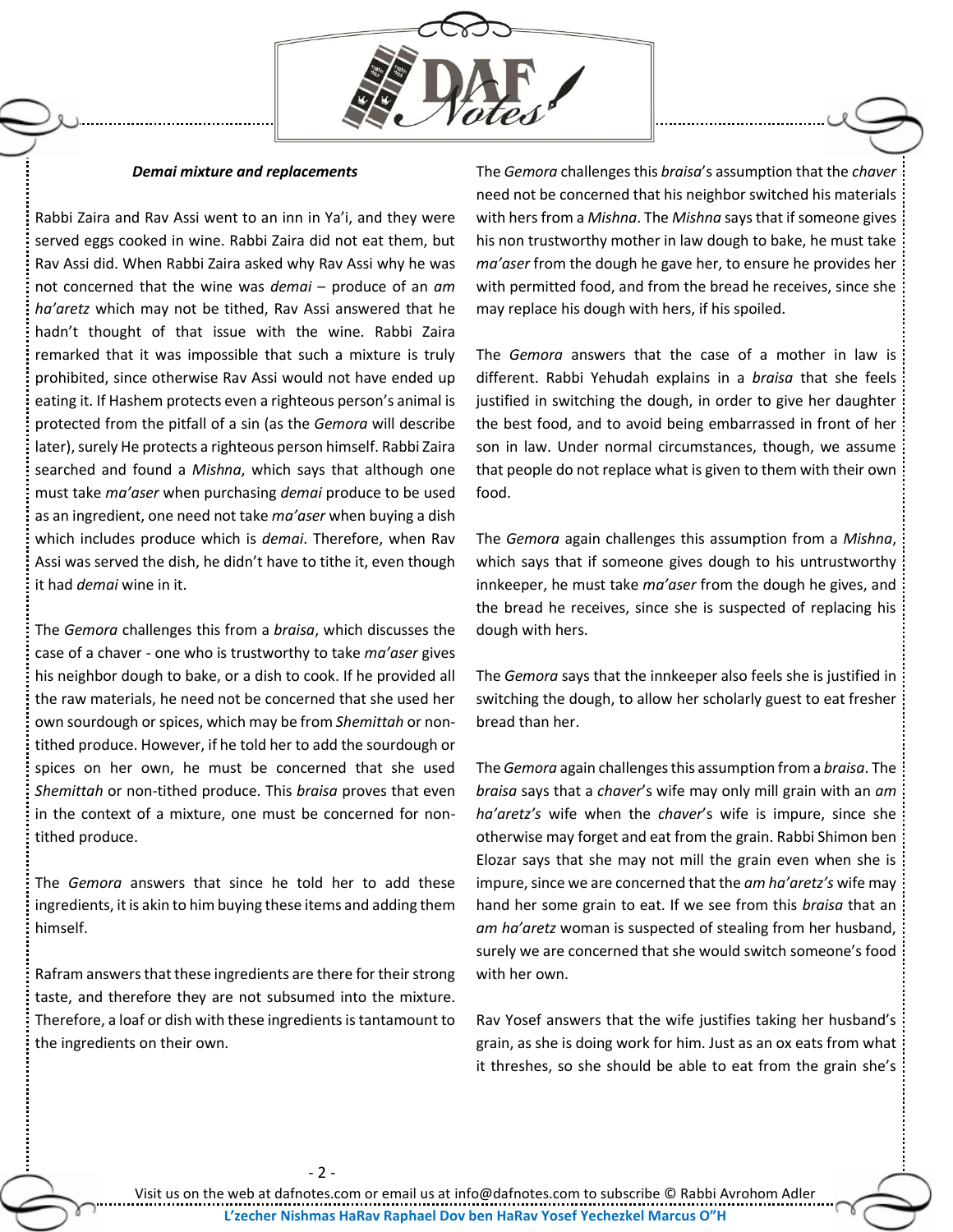

working with. However, absent such a justification, she would not steal nor switch. (6a – 6b)

### *Bais She'an*

Rabbi Yehoshua ben Zariz, who was Rabbi Meir's brother in law, testified in front of Rebbe that Rabbi Meir ate a leaf of greens in Bais She'an without taking *ma'aser*. On the basis of this testimony, Rebbe permitted all the produce in Bais She'an without taking any *ma'aser*. The household of Rebbe gathered to challenge him, asking how he can permit something that his forefather forbade. Rebbe answered that sometimes forefathers leave an area for the later generations to show their stature. As a precedent, Rebbe pointed to the copper snake, which Moshe made in the Wilderness to save the Jews from biting snakes, and which later was served as an idol. Many generations of righteous kings, who destroyed other idols, left this one, until Chizkiyah came and destroyed it. The earlier generations thus left an area for Chizkiyah to show his stature.

The *Gemora* says that this story shows that when a Torah scholar says a ruling, no matter how shocking, we don't dismiss it. The *Gemora* cites three versions of what we don't do to him:

- 1. Mazichim move him aside
- 2. Maznichim degrade his words

3. Mazchichim – impute that he is haughty  $(6b - 7a)$ (4a – 5a)

#### **INSIGHTS TO THE DAF**

#### *Cutheans*

The *Gemora* lists three stages of the ruling that Cutheans are treated as non-Jews:

- 1. Rabban Gamliel regarding meat they slaughter
- 2. Rabbi Meir regarding their wine
- 3. Rabbi Ami and Rabbi Asi

The *Gemora* asks why Rabbi Ami and Rabbi Assi had to rule, as their meat was already prohibited by Rabban Gamliel, and their wine was already prohibited by Rabbi Meir. Rashi (5b Rabban Gamliel) says that this Rabban Gamliel was the son of Rebbe, and came generations after Rabbi Meir. The *Gemora* therefore says that he was following the ruling of Rabbi Meir, that we must be concerned for the minority of Cutheans who worship the image of a dove.

The Ramban disagrees, and cites our *Gemora* as a proof. The *Gemora* first cites the ruling of Rabban Gamliel, and only then of Rabbi Meir, implying that Rabban Gamliel's came first. In addition, it would not be logical for Rabbi Meir to prohibit their wine, which is Rabbinic, and not their meat, which is from the Torah.

The Rashba defends Rashi's position, saying that the *Gemora* may have first mentioned Rabban Gamliel, as he was more recent. Furthermore, Rabbi Meir may have held that meat slaughtered by an idolatrous Jew is still kosher, but his wine is not, as it may be libated, and therefore he only prohibited their wine.

The *Gemora* answers that the earlier rulings were not accepted, so Rabbi Ami and Rabbi Assi reissued them, and they were then accepted. Rashi explains that Cutheans were initially too integrated for these decrees to take root, but in the times of Rabbi Ami and Rabbi Assi, there was enough social separation for them to be effective.

The Rashba notes that this implies that Rabbi Ami and Rabbi Assi are also following Rabbi Meir's ruling that we must be concerned with a minority. Since we do not follow this ruling, perhaps their decree should not be in effect. He cites the Ramban, who disagrees with Rashi, and explains that the *Gemora* means that initially it was only a minority who were idolatrous, and therefore people did not accept the original decrees. In the times of Rabbi Ami and Rabbi Assi, the majority was already idolatrous, and therefore all accepted the decree.

#### *Spices*

The *Gemora* cited a *braisa* about one who gave his dough to his am ha'aretz neighbor to bake for him. The *braisa* says that if he

- 3 -

Visit us on the web at dafnotes.com or email us at [info@dafnotes.com](mailto:info@dafnotes.com) to subscribe © Rabbi Avrohom Adler **L'zecher Nishmas HaRav Raphael Dov ben HaRav Yosef Yechezkel Marcus O"H**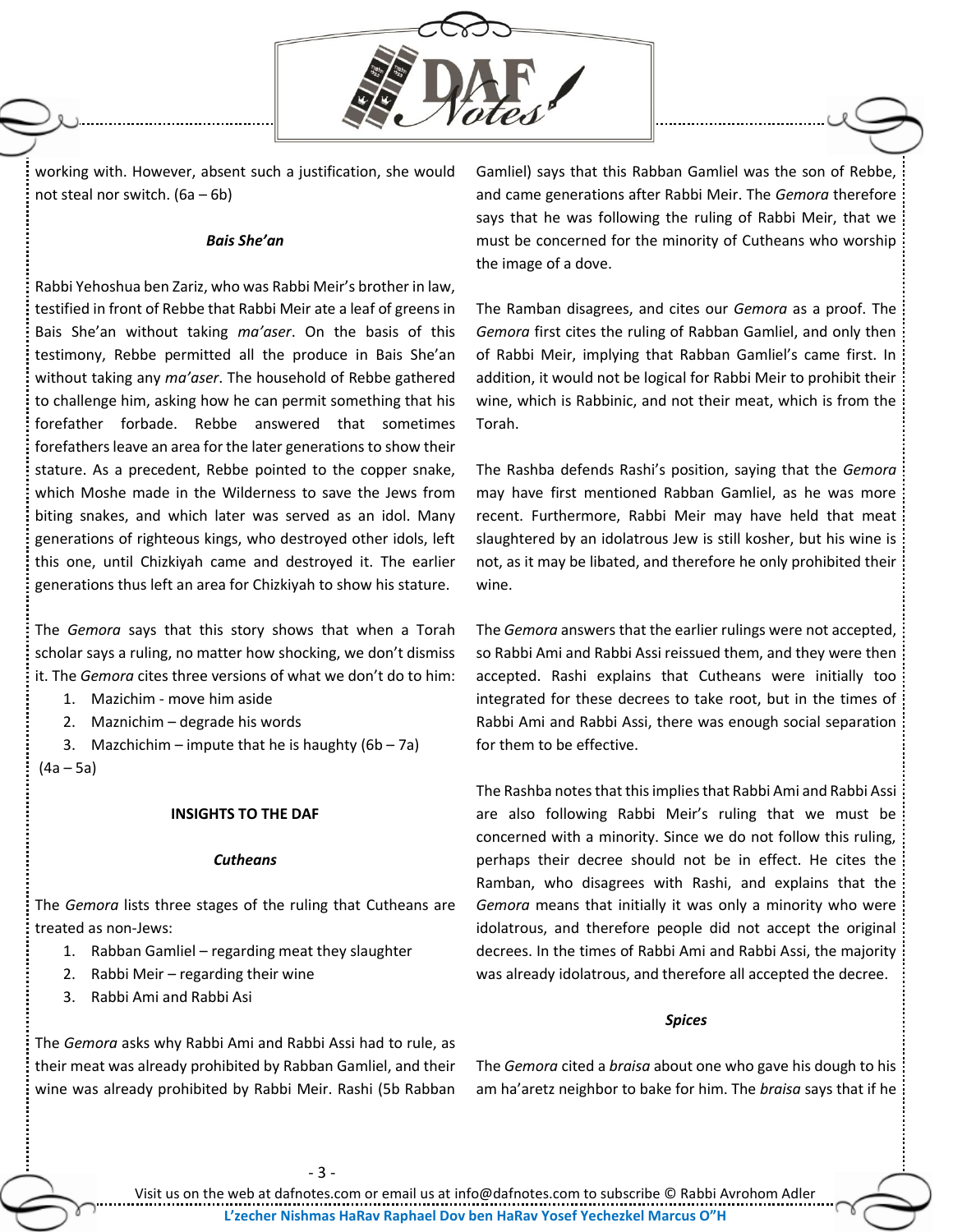

told her to provide her own spices and sourdough, he must be concerned that she used food of *Shemittah* or that was not tithed. The implication of the *braisa* is that spices are subject to tithing.

asking, "Should the Torah scholar eat fresh bread, while I eat cold bread!?"

## *Grinding flour with an am ha'aretz*

Tosfos (6a aino) challenges this, since the *Mishna* in *Niddah* says that anything subject to tithing can become impure as food. Spices do not become impure on their own as food, as the *Mishna* later in Chulin states that spices that gather at the bottom of a dish *combine* with the rest of the food to become impure, implying that they are not food on their own.

Tosfos answers that the *braisa* lists the concerns of *Shemittah* and of tithing, but they don't both apply equally to sourdough and spices. While sourdough may have both issues, spices can only have the issue of *Shemittah*, since they need not be tithed. The Ran answers that there are different types of spices. The *braisa* cited by the *Gemora* is referring to spices that are edible on their own. These can become impure as food, and therefore must be tithed. The *Mishna* in Chulin which implies that spices are not food refers to spices that are not edible on their own, and therefore need not be tithed.

## *Rationalization*

The *Gemora* says that we suspect that an innkeeper may switch the dough given to her, since she rationalizes it, saying that the Torah scholar will eat fresh bread, and she will eat cold bread.

Rashi explains that she is trying to help the Torah scholar, and she therefore may substitute his dough with her fresher dough.

Tosfos (6b hasam) challenges this understanding, as the term *rationalize* implies that she is doing something detrimental. In the *Mishna* cited in the *Gemora*, Rabbi Yossi says that we are not responsible for an innkeeper who is crooked, also implying that she is doing the Torah scholar a disservice.

Tosfos therefore cites Rabbeinu Menachem, who says that the statement of the innkeeper is a rhetorical question. She substitutes her older dough for the fresh dough she received, The *Gemora* cited a *Mishna* which said that a *chaver*'s wife may only grind flour with an *am ha'aretz's* wife when she is impure. Rabbi Shimon ben Elozar says that even when she is impure she may not, since we are concerned that she may feed her.

Rashi explains that the grain is the *am ha'aretz's* and the *Mishna* is referring to the purity and impurity of the *chaver*'s wife. When she is pure, we are concerned that she will inadvertently eat from the grain. The Sages say that when she is impure, she will not be in the habit of eating from the food, while Rabbi Shimon ben Elozar says we are still concerned that the *am ha'aretz's* wife will give her some food. The *Gemora* is proving from here that we suspect am ha'aretz of stealing, since Rabbi Shimon ben Elozar suspects that the *am ha'aretz's* wife may still from her husband.

Tosfos (6b aishes) raises the following challenges to this explanation:

- 1. If the concern is a *chaver* eating non tithed produce of an am ha'aretz, this *Mishna* should be in Demai, but it is in Taharos.
- 2. We assume that a husband gives his wife latitude in using his property, so we shouldn't consider this a case of stealing.
- 3. We shouldn't consider this stealing, as she may be eating and giving the food inadvertently, as she is working, just as we assume the *chaver*'s wife may inadvertently eat non tithed produce.
- 4. We wouldn't allow the *chaver*'s wife to aid the am ha'aretz's wife, since she would be abetting someone who did not tithe their produce.

Tosfos therefore cites Rabbeinu Tam and Rabbeinu Chananel, who say that the produce is the *chaver*'s, and the purity and impurity is referring to the *am ha'aretz's* wife. The concern of the *Mishna* is that the *am ha'aretz's* wife, who we consider